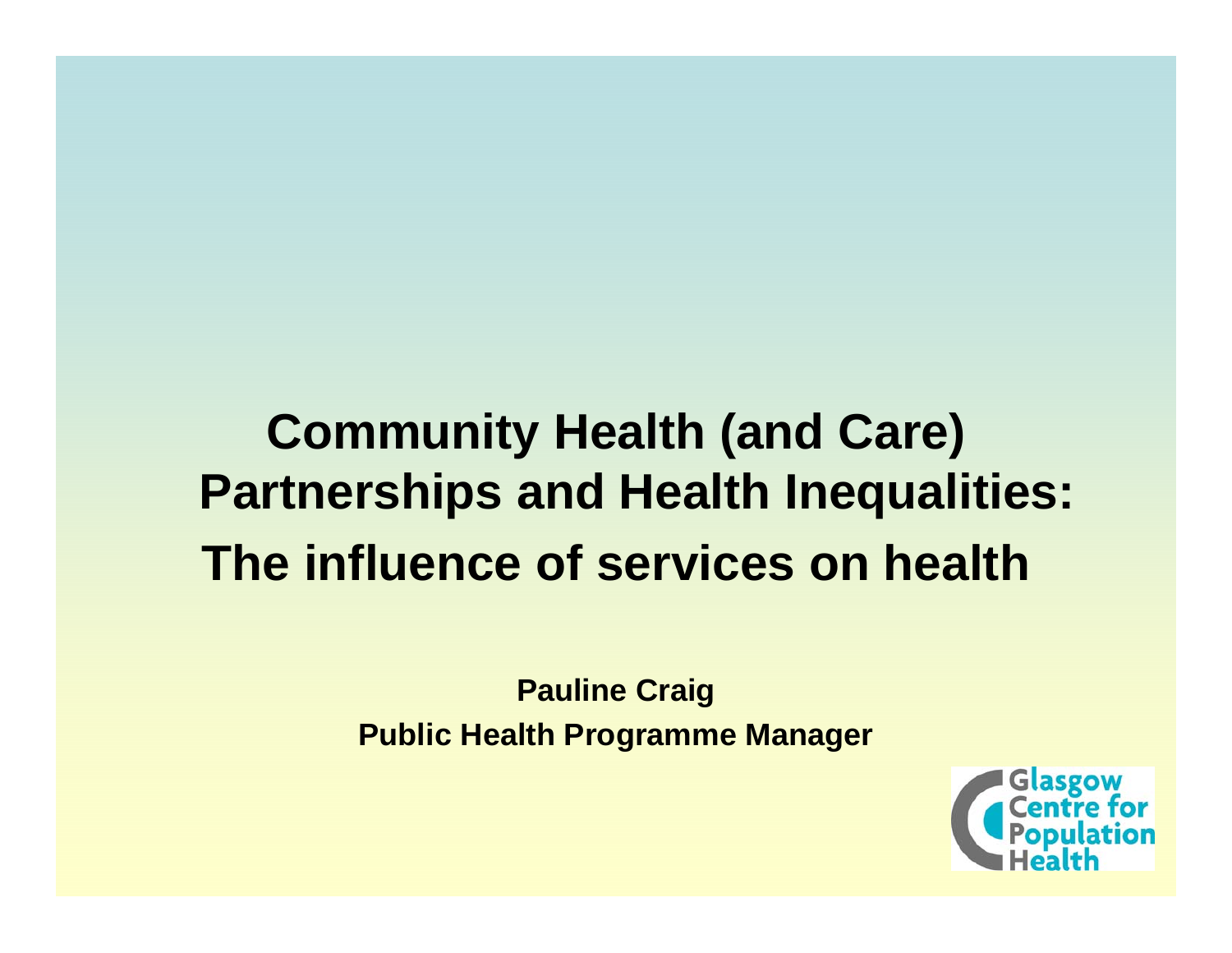









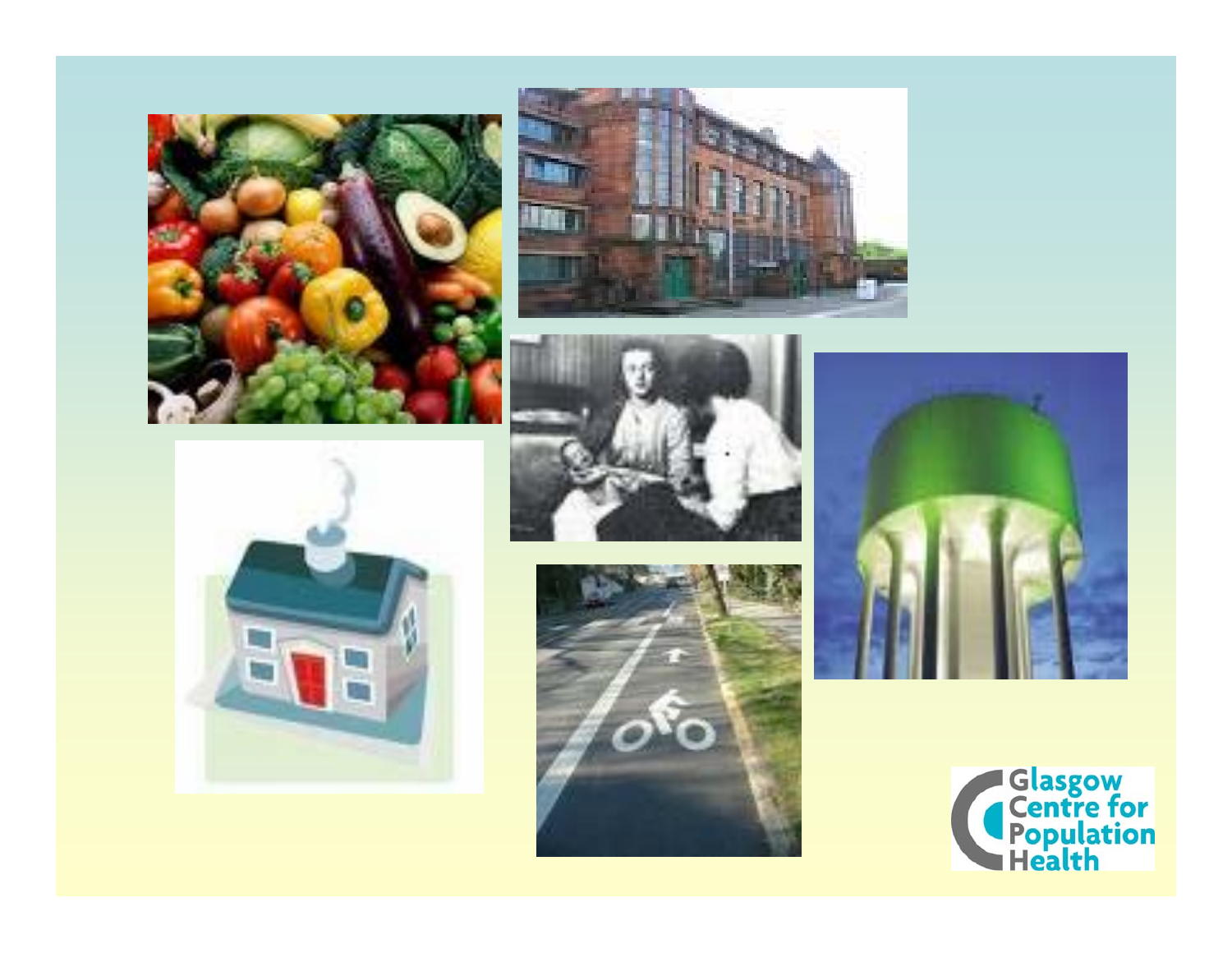#### Impact of the health service on health

- Heart disease and stroke are among the main preventable causes of death most likely to be helped by health care
- Mortality due to these and other preventable causes is falling across the population (*Grant et al, 2007, ISD)*
- Primary care work on coronary heart disease risk factors was 4 times more effective than secondary prevention *(Unal et al, 2005, BMJ)*

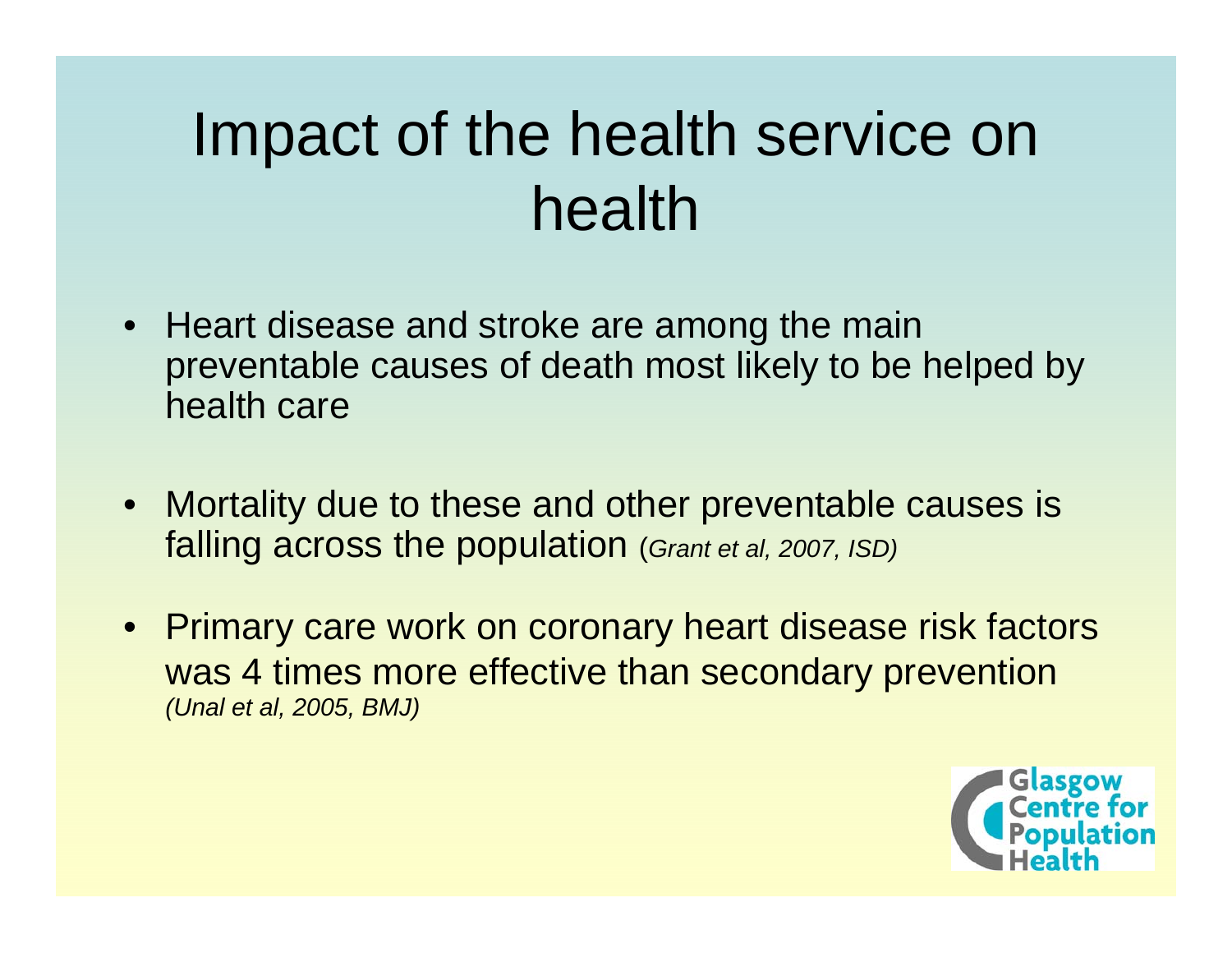#### The bad news

- Preventable deaths twice as high in 20% most deprived areas in Scotland than 20% least deprived (*Grant et al, 2007, ISD)*
- Better access and outcomes from primary care for more affluent eg heart failure (*McAlister et al, 2004, BMJ*), mental and functional health problems *(Stirling et al, 2001, BMJ)*
- Gender *(Doyal et al, 2003, EOC)* and ethnicity factors too *(Aspinall & Jacobson, 2003, LHO)*
- "DNA"s not followed up too busy or too expensive for service *(me, 200…)*

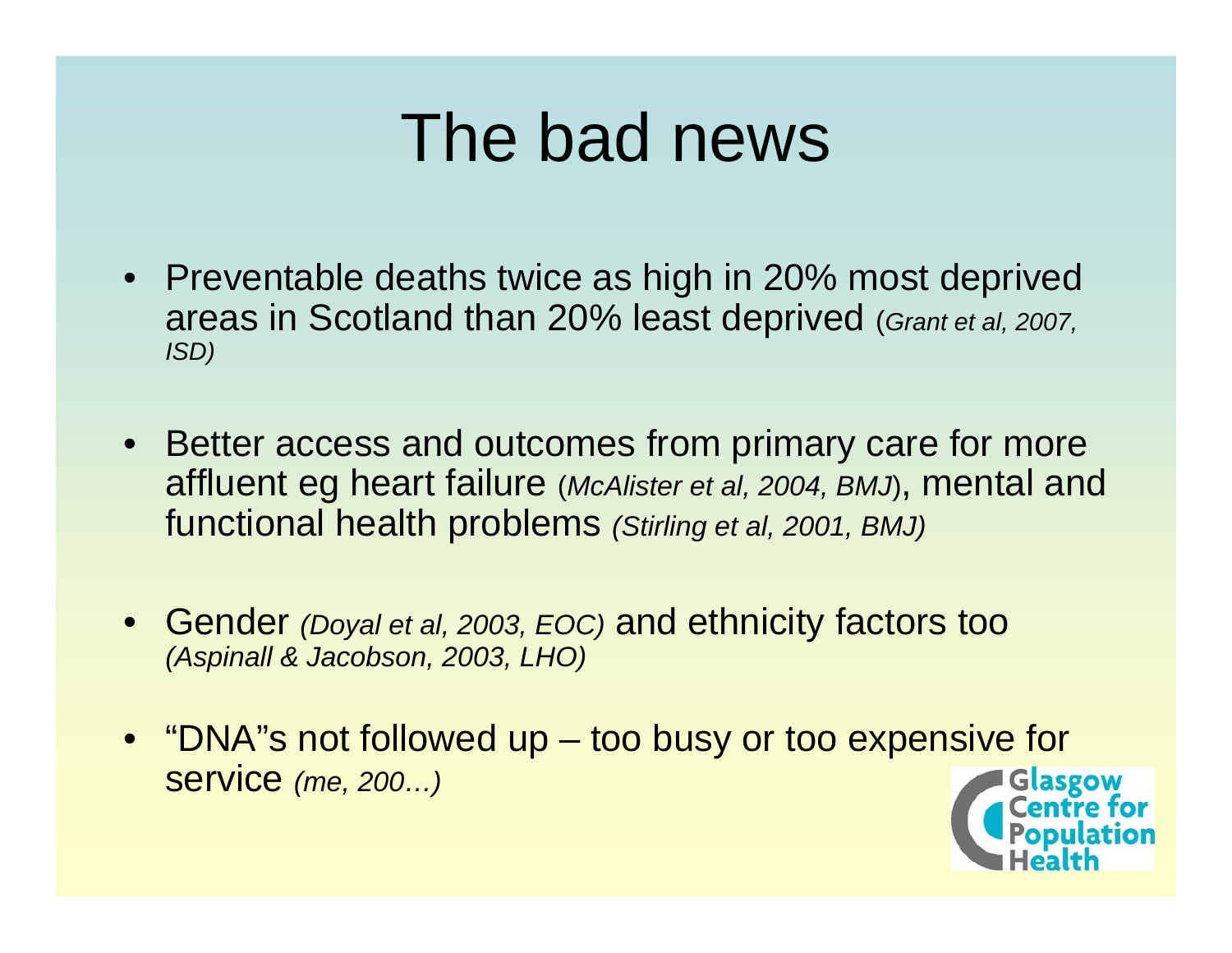## Not just primary care…

- People living in deprived areas have less access to decent, affordable food, transport and leisure facilities *(Social Justice Annual Report 2000)*
- Economic growth has led to increased income inequality between countries, within countries *(Perrons, 2005),* within West of Scotland *(LGF)* and within households *(Perrons, 2005)*
- Income inequality linked to social inequality and to health inequality

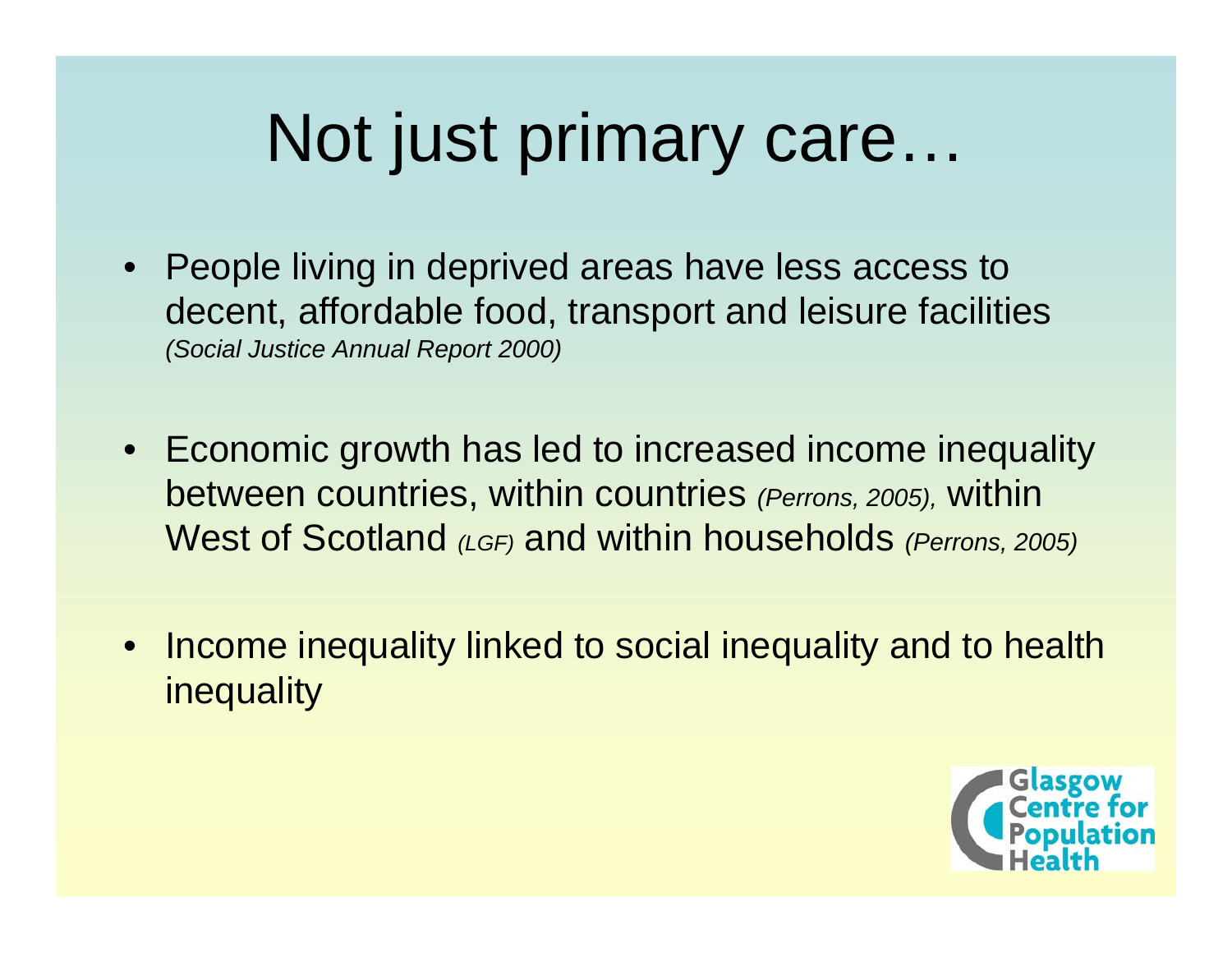## Health policy aspiration

- Health inequality as an overarching aim
- CH/CPs as Community Planning Partnership lead for improving health 15% faster in 15% most deprived areas (health inequalities target)
- GG&C NHS Board corporate themes and social work objectives include service dimensions that might at least reduce disparities in service use eg access, focus on greatest need

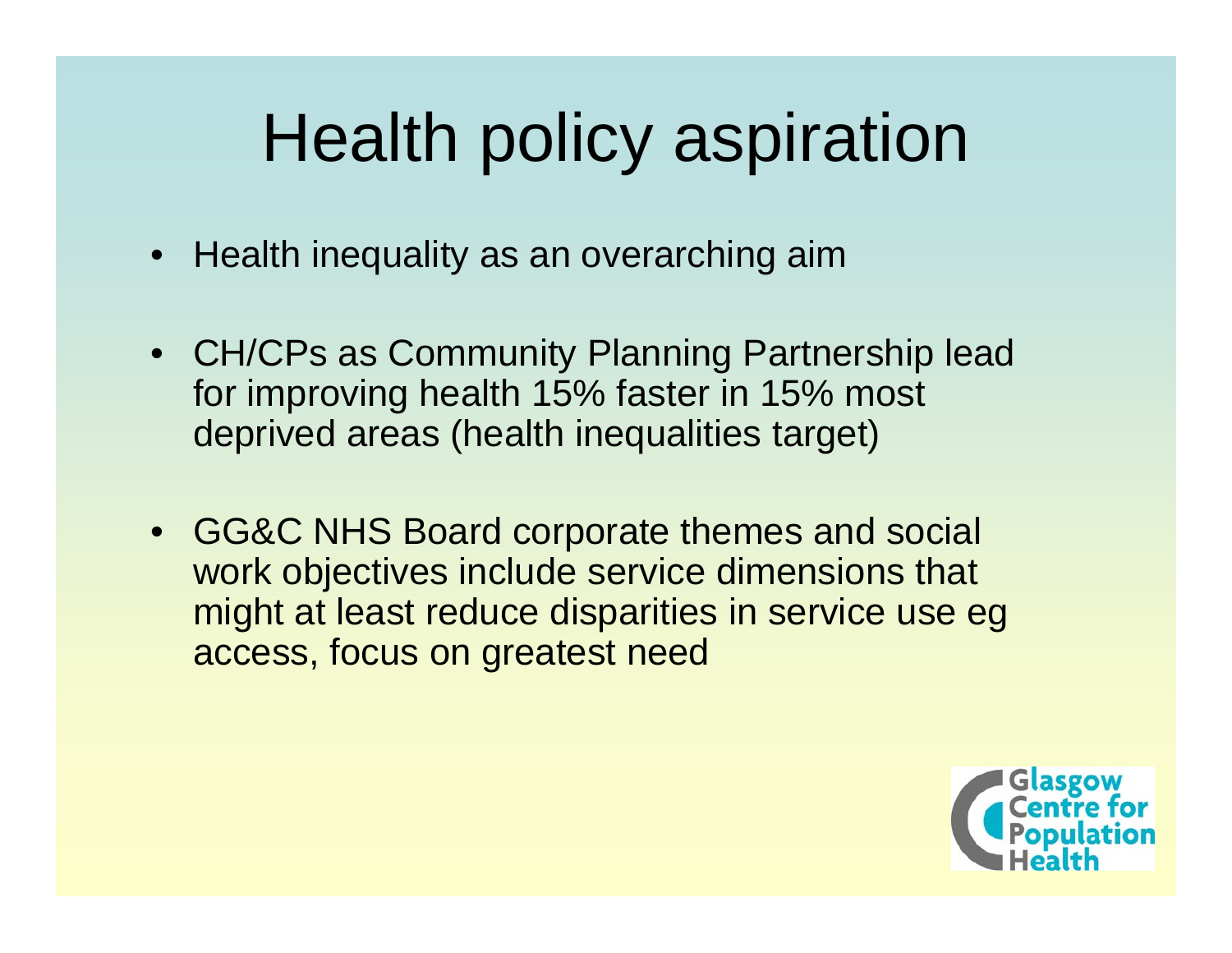### What can a CH/CP do?

- Interventions 0.4% of public health research *(Millward et al, 2003)*
- CHP Guidance for health improvement based on years of research and practice
- National policy for health inequalities confusing 9 health and social policies, 16 definitions, 1 concurs with professionals *(Craig, 200…)*

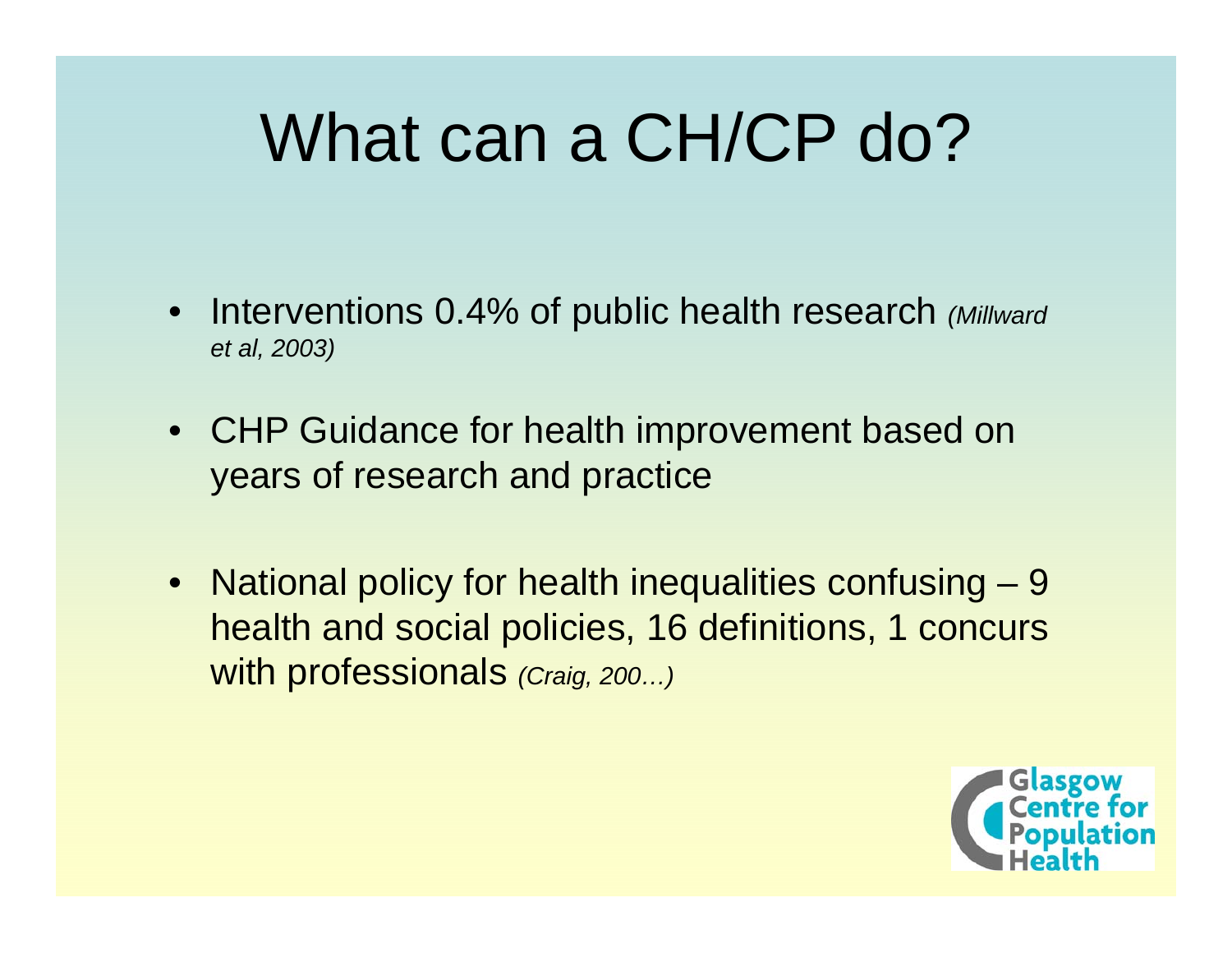### Three approaches

- • Improving health assuming no impact of social risk factors
	- Social marketing, open access, same approach across population
- $\bullet$  Improving health faster for people with poorest health (inequalities target)
	- Keep Well, specialist services
- Closing the gap
	- Political and global action

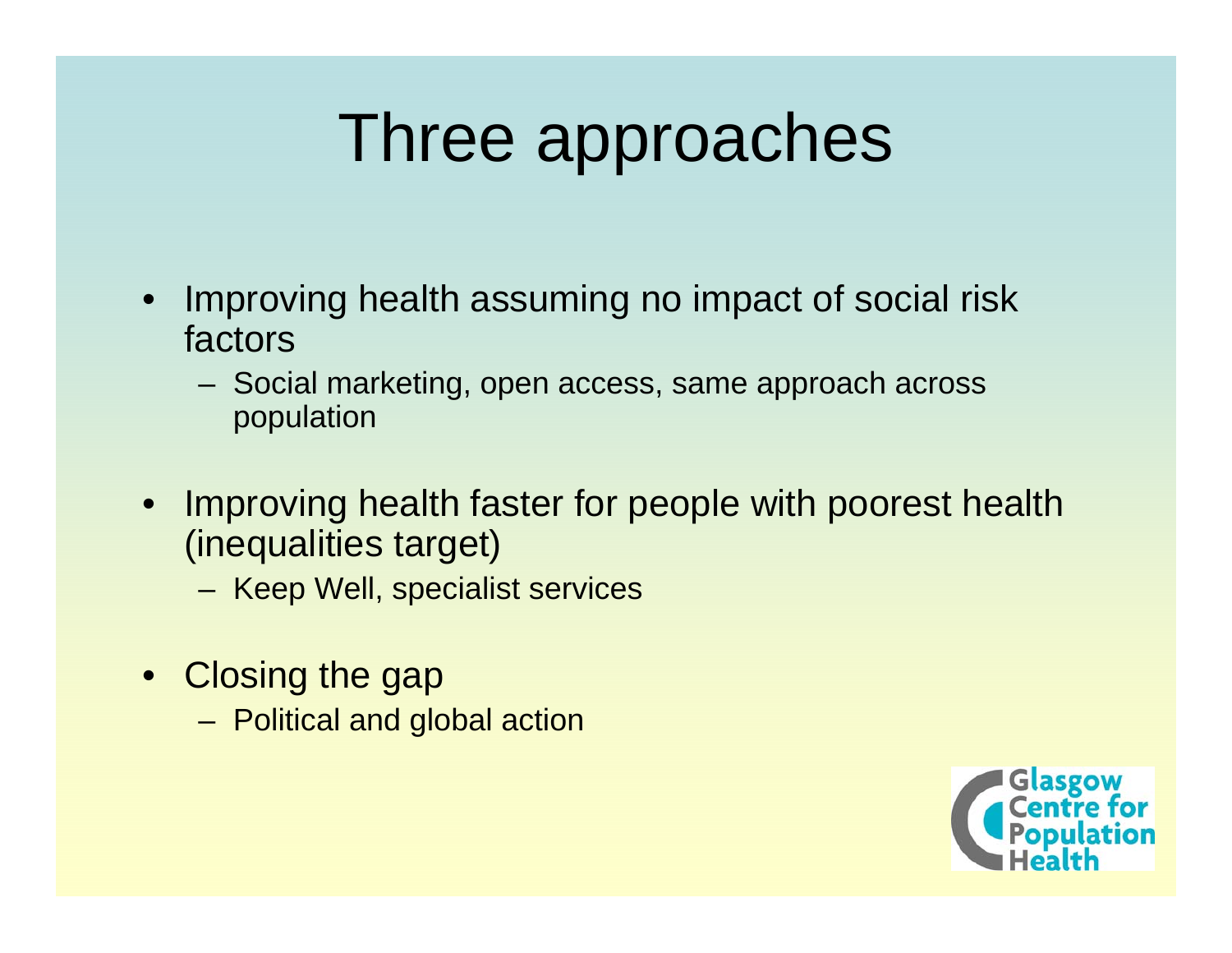### CH/CPs and risk factors

- Social and individual risk factors for coronary heart disease
- Social risk factors the same for coronary heart disease as for mental health, eg social gradient
- CH/CP roles developing on risk factors: biomedical and social models
- $\bullet$  Building better understanding and piloting ideas
	- homelessness and gender, different approaches to smoking cessation, breastfeeding, addictions

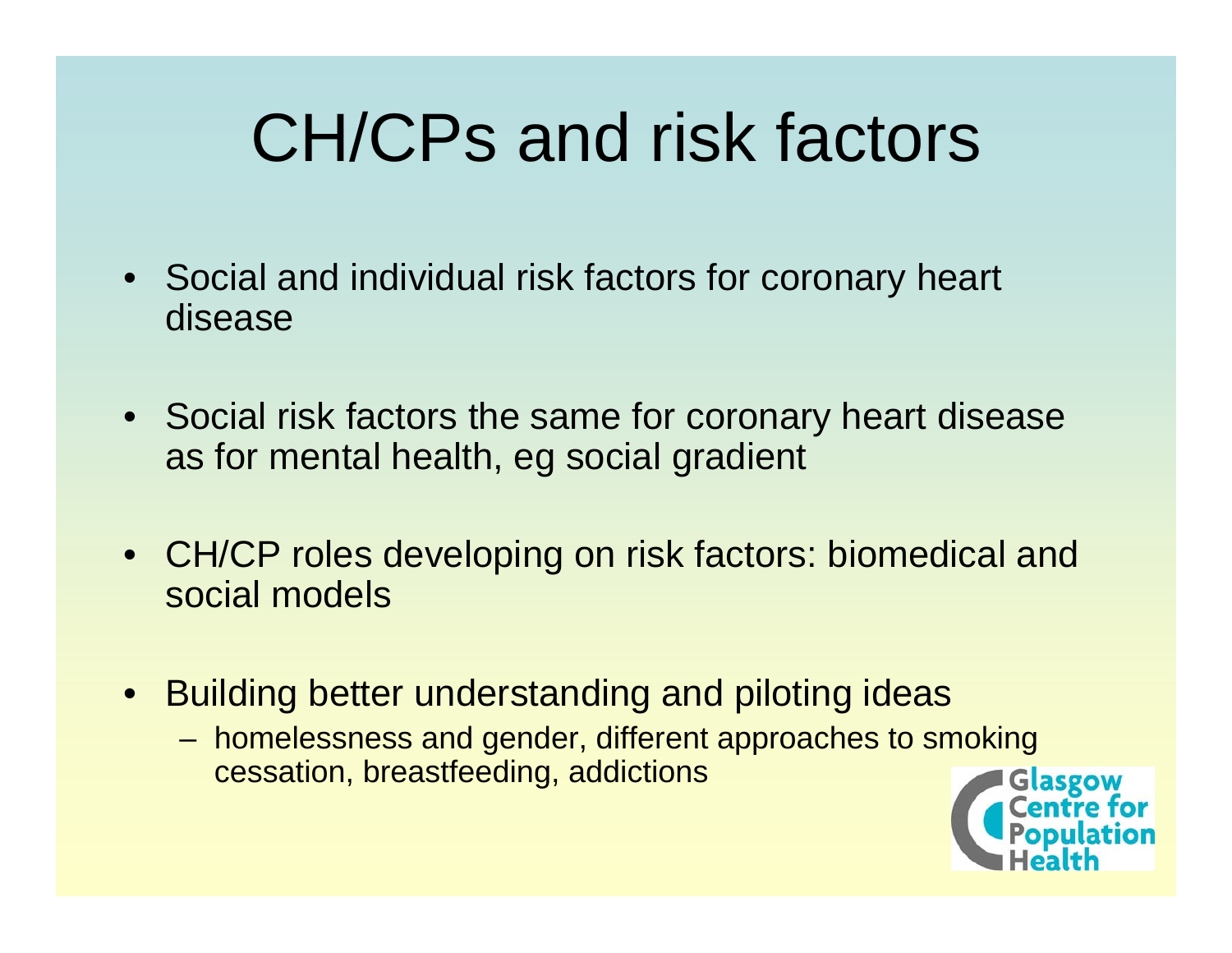# Underpinning all approaches

- Knowledge of the population
- Health and social care needs assessment, including research evidence
- Clarity of approaches and goals
	- – eg general improvement, targeted improvement, improve access or improve outcome

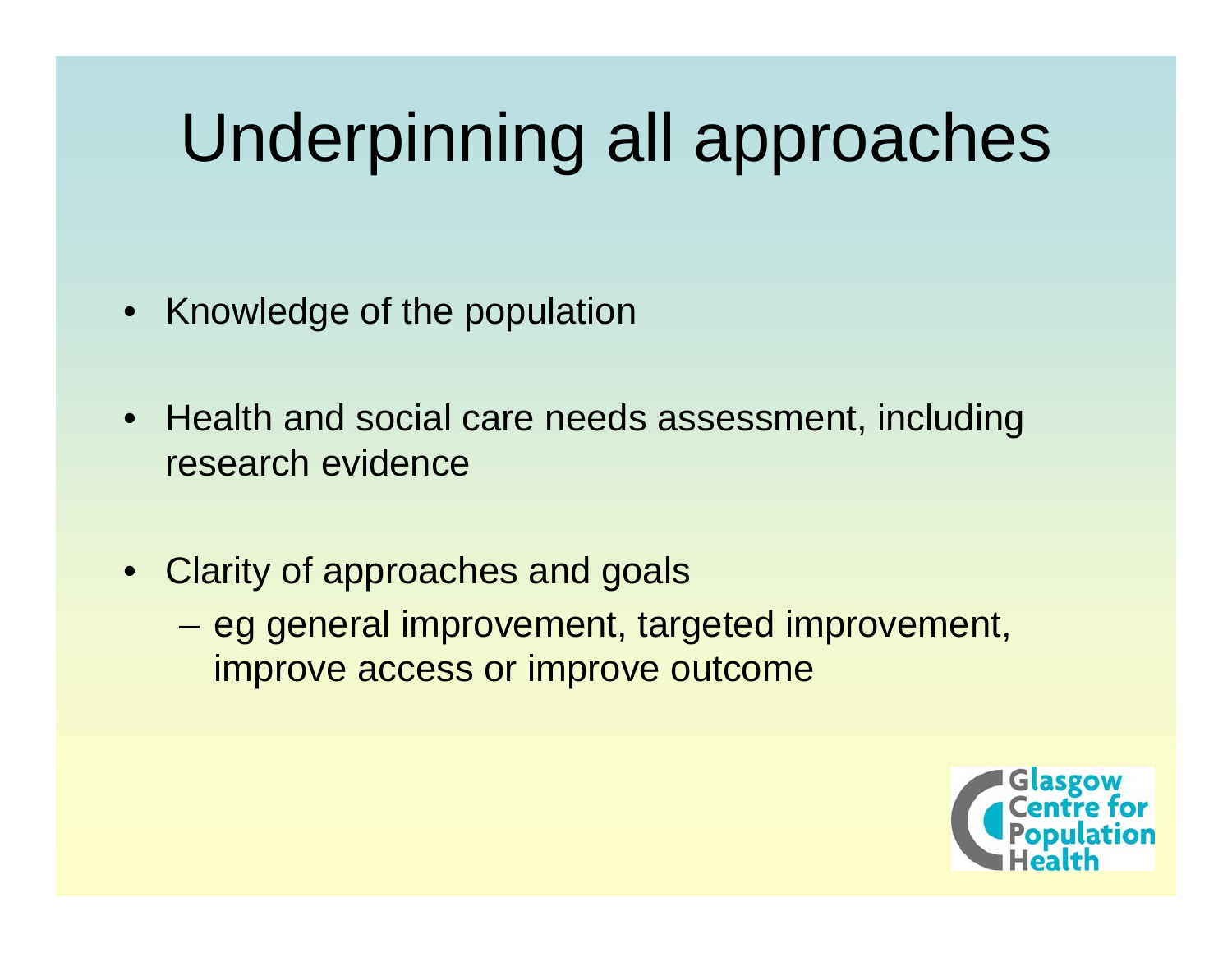#### Contribution of GCPH Programme

- Knowledge of population and CH/CP roles
- Keep up with inequalities research and apply to practice through Corporate Inequalities Team and CH/CPs
- Channel practice issues for CH/CPs and health inequalities back to local strategy, performance measurement and national policy development
- Practical level use knowledge and understanding to develop indicators for CH/CPs on health and social inequalities.

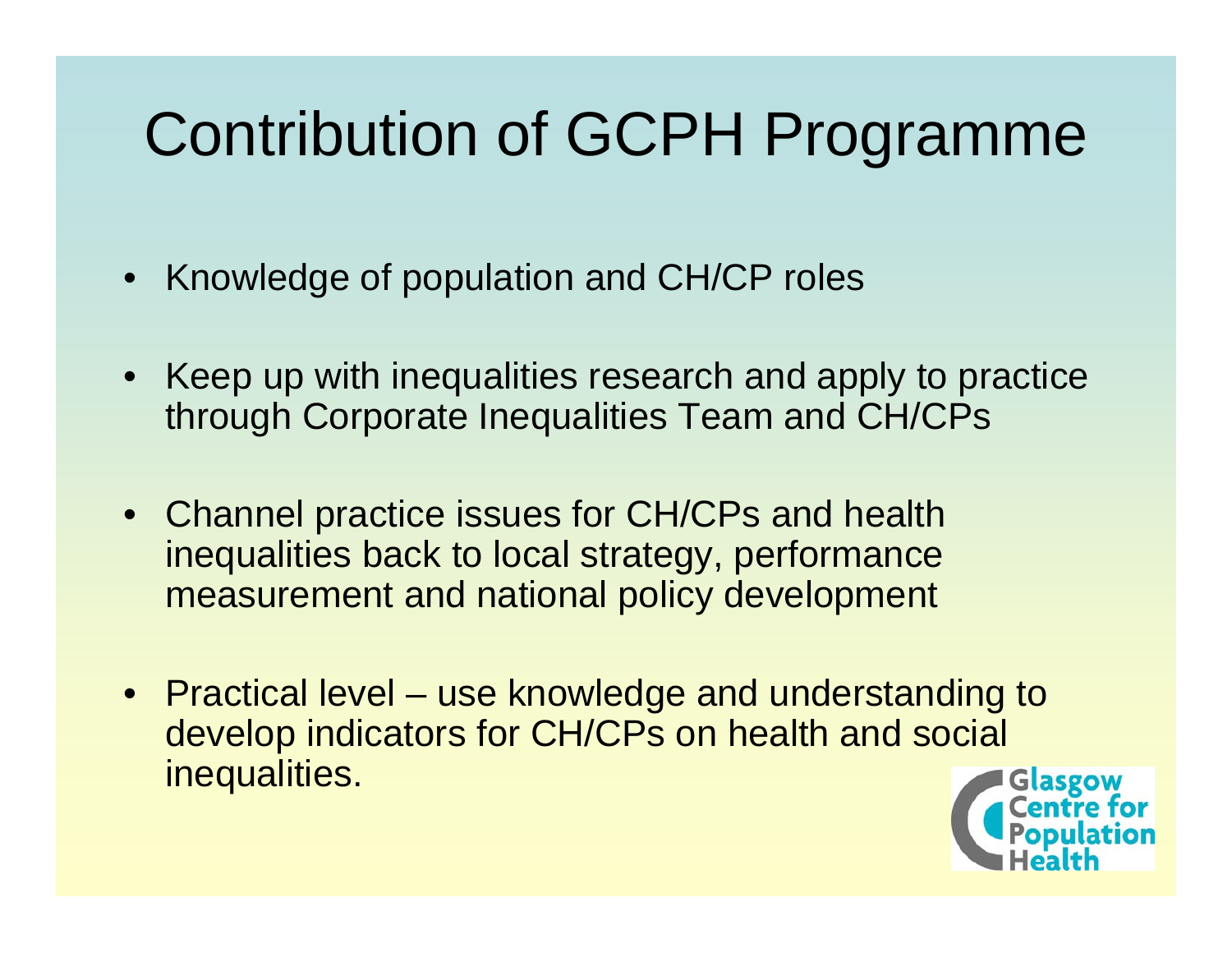- • Aspinall PJ, Jacobson B (2004) Ethnic disparities in health care: a focused review of the evidence and selected examples of good practice. London Health Observatory, London
- • Doyal L, Payne S, Cameron A (2003) Promoting Gender Equality in Health. Equal Opportunities Commission, Manchester
- • Grant I, Munoz-Arroyo R, Oduro S, Whyte B, Fischbacher C (2006) Mortality amenable to health care in Scotland 1981-2004. Scottish Public Health Observatory Programme, Information Services Division
- • Millward LM, Kelly MP, Nutbeam D 2003. Public health interventions research: the evidence. London: Health Development Agency
- $\bullet$  Perrons D (2005) The new economy and earnings inequalities: explaining social, spatial and gender divisions in the UK and London. Gender Institute, London School of Economics
- •Scottish Executive (2000) Social Justice Annual Report Scotland. Scottish Executive
- • Stirling AM, Wilson P, McConnachie A (2001) Deprivation, psychological distress and consultation length in general practice. British Journal of General Practice, 51, 456-460
- **Population**  Unal B, Critchley J, Capewell S (2005) Modelling The Decline In Coronary Heart  $\bullet$ Disease Deaths In En gland And Wales, 1981-2000: Comparin g contributions from